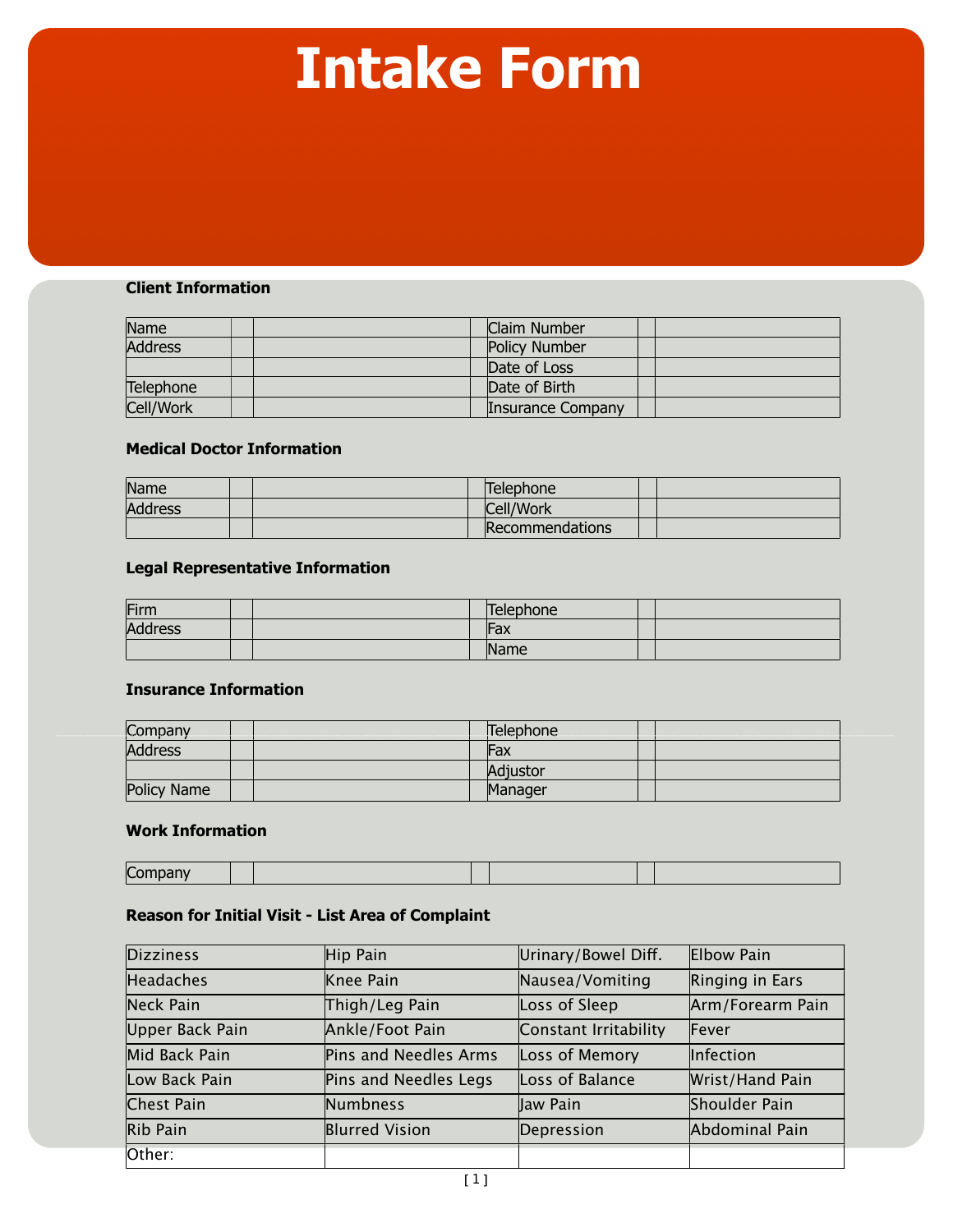# **Intake Form Page 2**

### **Current Pain Diagnosis (Dx) (if seen at another facility)**

|                   | $Dx$ 6       |  |
|-------------------|--------------|--|
| $\frac{Dx}{Dx}$ 2 | $Dx$ 7       |  |
| $Dx_3$            | $D \times 8$ |  |
| DX 4              | $Dx$ 9       |  |
| $Dx$ 5            | $Dx$ 10      |  |

### **Social History**

| Marital Status |  | Employed: Co. Name  |  |
|----------------|--|---------------------|--|
| Smoker         |  | Missed Days of Work |  |
| Alcohol        |  | Other work issues   |  |
| Caffeine       |  |                     |  |
| Other Drugs    |  |                     |  |

# **Past Medical History**

| Anemia                                 | Tuberculosis             | Thyroid Disease                               | Pace Maker           |
|----------------------------------------|--------------------------|-----------------------------------------------|----------------------|
| Hives / Eczema                         | $AIDS/HIV+$              | <b>Bleeding Tendency</b>                      | Infection - Mono     |
| Chicken Pox/Shingles High or Low Blood |                          | Hepatitis ____                                | Birth Defects - List |
|                                        | Pressure                 |                                               |                      |
| Glaucoma/Cataracts                     | Neck Pain                | Kidney Disease                                | Stroke               |
| Pneumonia                              | Back Pain                | Liver Disease                                 | Diabetes I/II        |
| Hernia / Ulcer                         | Disc Herniation/Bulge    | History of Tobacco Usage Rheumatoid Arthritis |                      |
| Asthma                                 | Epilepsy                 | History of Alcohol Usage                      | Brain Disease        |
| Cancer                                 | Blood/Plasma Transfusion | History of Drug Abuse                         | Breast Lump          |
| Venereal Disease                       | Headaches                | Recent Infection/Flu                          | Arthritis            |
| Are you Pregnant                       |                          |                                               |                      |

#### **Current Medications and who Prescribed**

| Medical | Doctor who Prescribed | Medical | Doctor who Prescribed |
|---------|-----------------------|---------|-----------------------|
|         |                       |         |                       |
|         |                       |         |                       |
|         |                       |         |                       |
|         |                       |         |                       |
|         |                       |         |                       |
|         |                       |         |                       |

## **Are you able to Drive?**